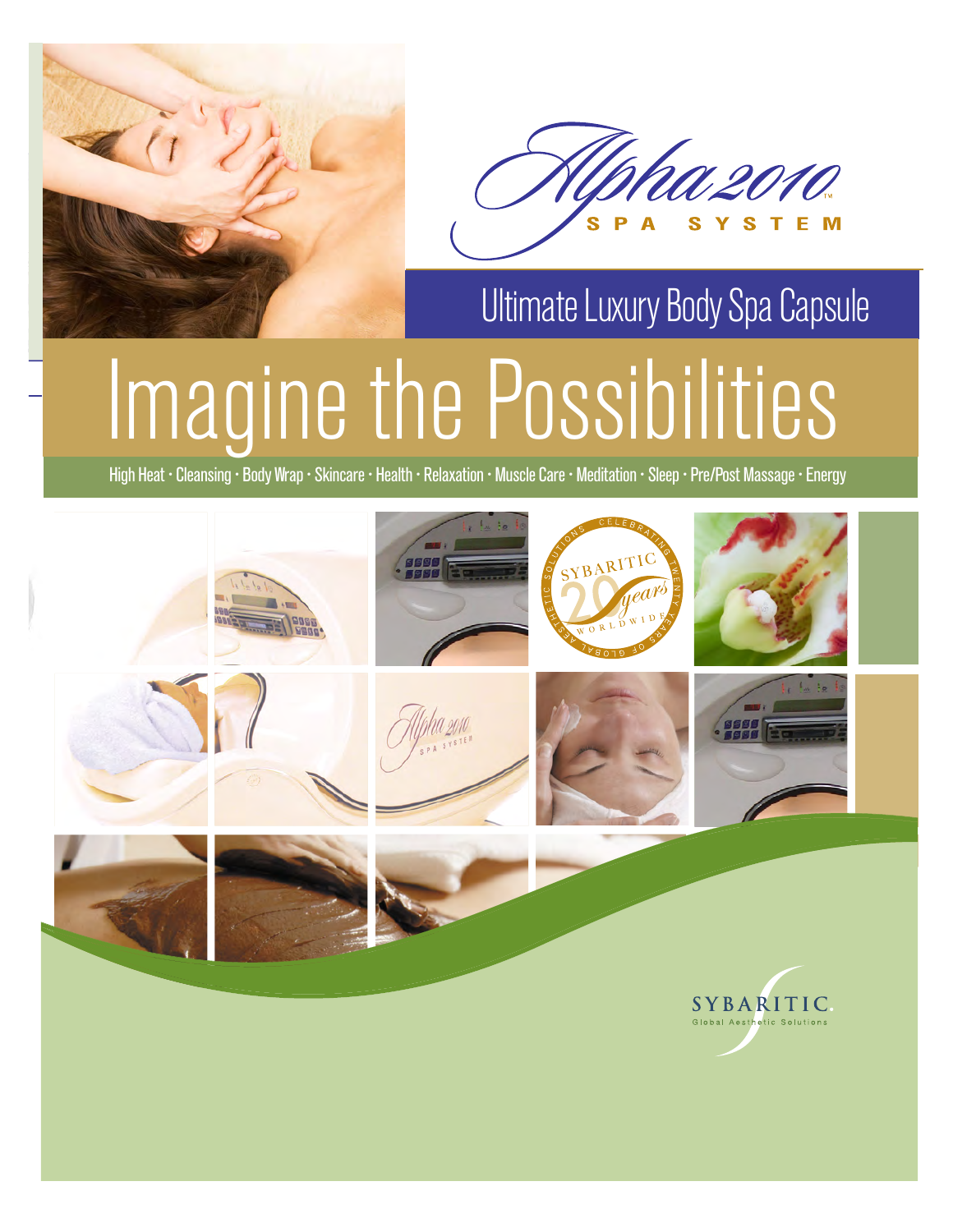# The Possibilities Are Endless

The United States spa market is a multi-billion dollar industry, growing 16-18% every year. Day spas make up approximately 80% of all spas; however, the growth for new spas appears to be in destination locations, vacation resorts and medical facilities. With over 131 million spa visits annually, competition for spa revenue is greater than ever. Today's spa owners are expanding their businesses beyond the traditional menu of services typically offered, by differentiating themselves from the competition. New services, such as body treatments, are among the most popular and profitable. Every true body service needs a heat source to achieve exceptional aesthetic results.

# The Alpha 2010 Spa System

The Alpha 2010, best described as a "spa within a spa", provides a wide range of profitable body services for your clients. This ultimate spa system is a self-contained, dry heat sauna, ideal for body wraps, muds, gels or other body contouring services. In addition to the body services that can be delivered, facial services can be performed at the same time, significantly increasing the revenue per client. The overall experience is dramatic, inviting and provides an amazing catalyst for new and repeat business.

Alpha 2010 from Sybaritic, Inc. is recognized as one of the most luxurious full-body spa devices ever developed to accelerate new profitable, revenue-yielding services for any spa. Sybaritic is the innovator and inventor of the spa capsule industry, with over 30,000 spa systems installed in some of the most world renowned and well-known spa facilities worldwide.

# The Technology

Alpha 2010 incorporates powerful features that make up the aesthetic, beauty and wellness programs. These features include convection and conduction dry sauna heat adjustable up to 180 degrees, heated, dual-motorized independent vibratory back massage units, soft contour, stain resistant bed and head cushions, natural essential oil diffusion throughout the capsule, built-in stereo/CD system with speakers and headphones, two facial air fans to keep the client's face cooled to minimize overheating or the feeling of claustrophobia during the system's operation and 12 pre-set spa programs with one additional custom program.

# Convection and Conduction Dry Heat

Alpha 2010 emits dry heat, which is delivered to the body through two distinct processes known as convection and conduction. **Convection** is defined as the use of air currents to deliver heat to the body. Conduction is defined as the direct contact of hot air to the skin as it is circulated throughout the spa system during each session.

The Alpha 2010 has been carefully engineered to be user-friendly. The system's operation is easily navigated by the intelligent touch-pad control panel. Each pre-set program feature can be modified with the touch of a button by you, your staff or your clients.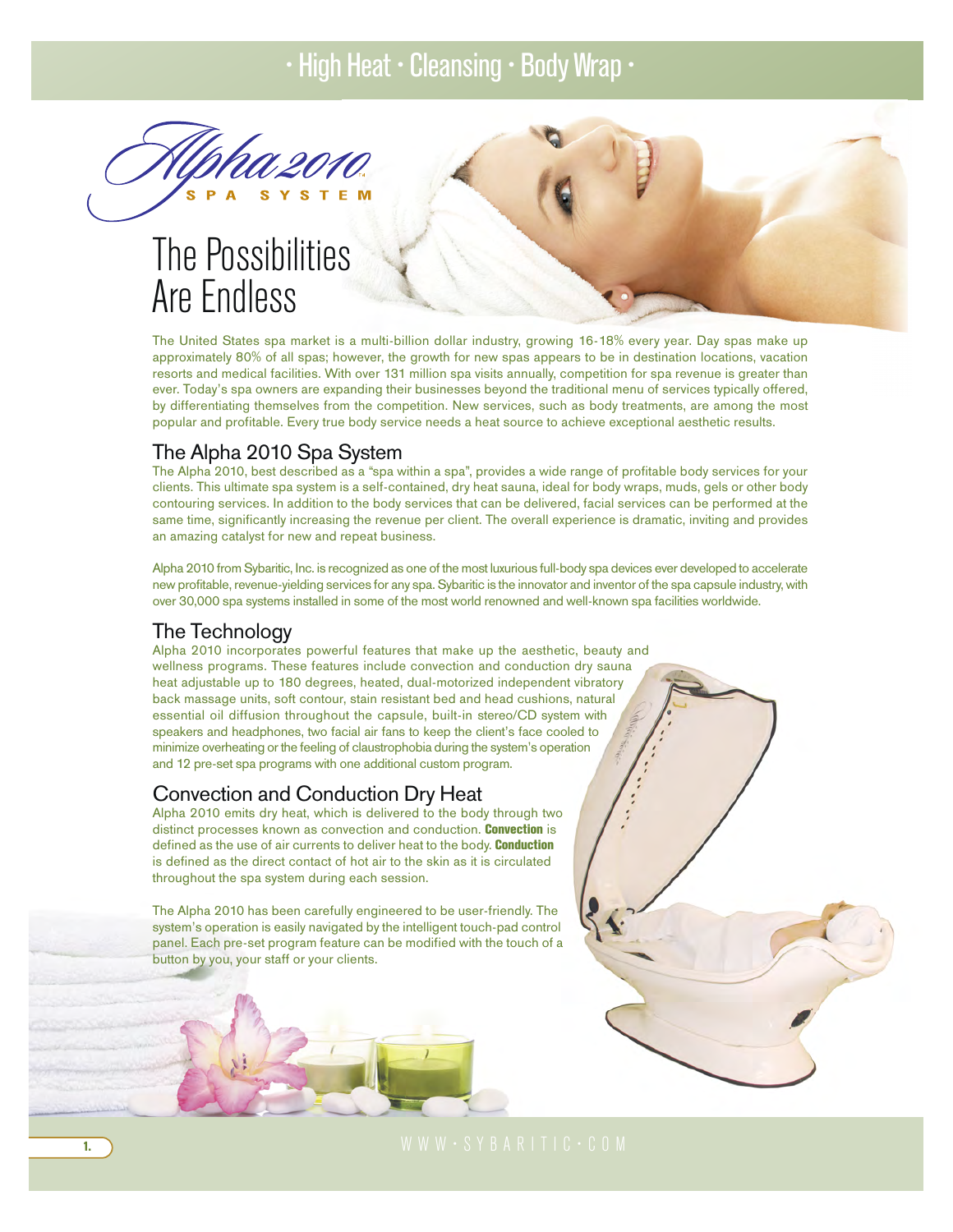# Spa Service Menus and Pre-Set Programs

The twelve (12) pre-set program names are designed to incorporate each specific program into a unique, creative menu of services. The possibilities are endless. The following descriptions illustrate examples of new spa menu ideas that will help you profitably incorporate the Alpha 2010™ spa and our exclusive Spa Sense™ body care products into tempting new luxurious services for your spa.

Menu of Services



SPA SYS

# Skin Refreshment Service

"If your skin is thirsty, quench it with this cleansing service in our exclusive Alpha 2010 spa. Soften and moisturize your skin. After a full body exfoliation, a moisture-enriched essential oil blend will be gently massaged into your skin. High convective heat will penetrate deep into the skin tissue for an amazing skin softening effect. Moisture is replenished to the skin to help maintain that healthy glow."

# The Swedish

"This service captures the ancient art of pressure wrapping and masking using the finest natural products from our Swedish Miracle™ product line. The service starts with a complete full-body skin exfoliation, then the pressure wrap is applied to help naturally cleanse your body, while amino nutrients envelope and moisturize your skin. While you experience the effects of Swedish Miracle, you will relax in our luxurious Alpha 2010 spa with deep penetrating dry sauna heat and full body vibratory massage. Emerge from the spa and reveal the new you!"



# Ultimate Luxury Service

"As our most popular spa service, this is truly the ultimate in personal pampering and luxury. The Ultimate Luxury Service starts with a full-body skin exfoliation and includes a luxurious body service of your choice in our exclusive Alpha 2010 spa system. Choose from Swedish Miracle™ pressure body wrap, Tango™ Paraffin BodyFango™ wax wrap or Sea System™ hydrating body mud/gel. The ultimate luxury continues with a 30-minute hot rock back massage, our signature facial and a paraffin hand and foot rub. You will come back for more, time and time again."



# SpaSense Body Care Products

- Tango Paraffin BodyFango
- Swedish Miracle
- Sea System
- Beauty Body Bar

BEAUTY BODY BAR features our most popular products from all three SpaSense Body Systems. You can customize your self-service treatment session by selecting products specifically for your skin concerns and needs.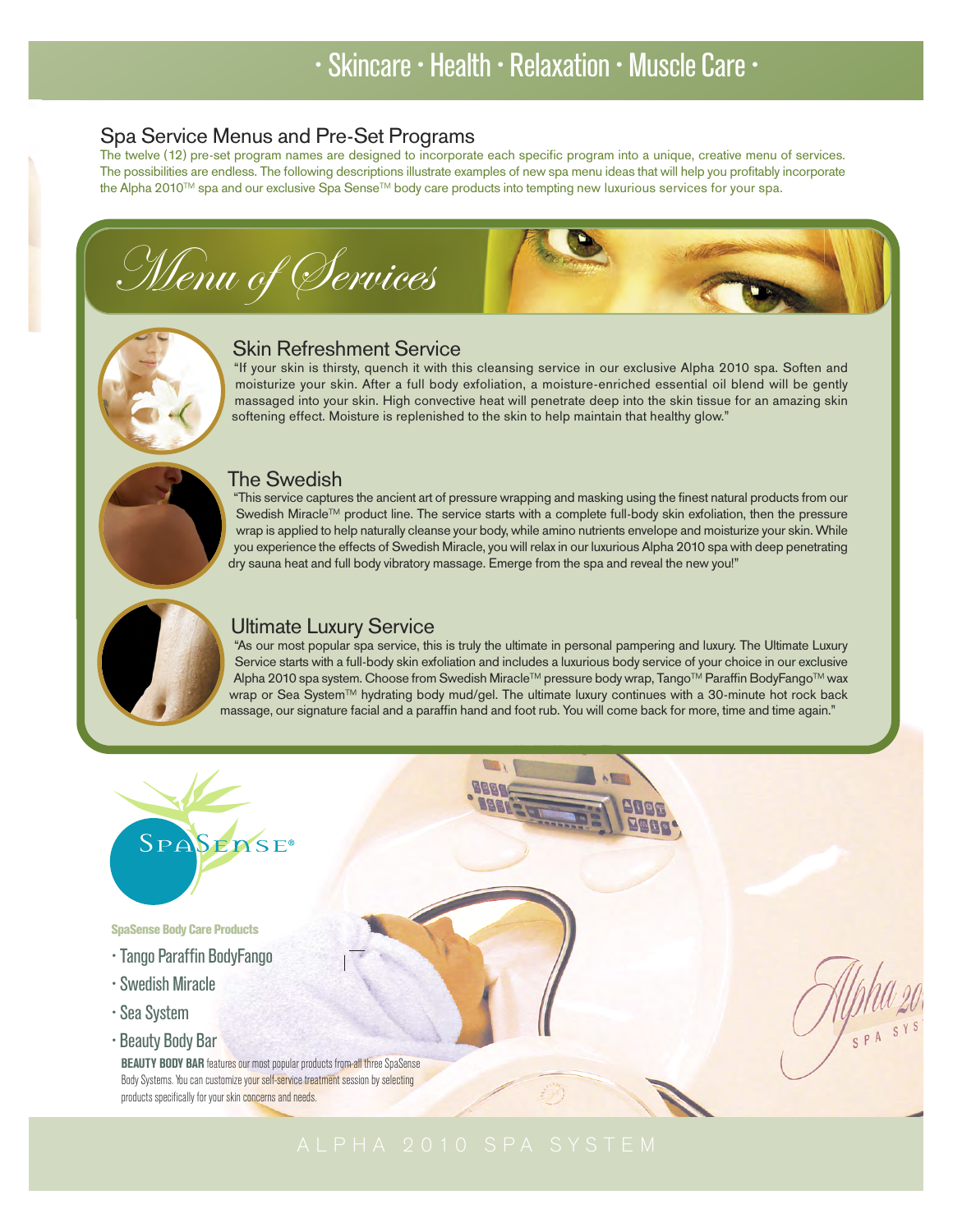# • Meditation • Sleep • Pre/Post Massage • Energy

# Incorporating Alpha 2010™ into Your Spa

It is very easy to integrate Alpha 2010 into any spa setting. The system occupies only a small space, is self-contained and needs no professional set-up or assembly. You can begin using the system immediately after delivery. Alpha 2010 requires no special hard wiring, plumbing or venting so you can plug it in and start offering a wide variety of services for maximum spa profitability the very first day.

- Increase Revenue & Profits
- Enhance Your Menu
- Maximize Your Services
- Differentiate Your Spa
- Reduce Staff Expenses
- Increase Facility Utilization
- Deliver Multiple Services per Client

# Profitable Ownership with Just One (1) Client a Day.



TEM

 $\overline{\mathscr{N}}$ 

**Price of Alpha 2010** | \$11,995.00<br> **One (1) service/ day** | Average chan Deluxe Spa Service Five  $(5)$  days a week  $\parallel$  \$625.00 Monthly Revenue | \$2500.00<br>Yearly Gross Profit | \$30,000.00 Yearly Gross Profit

Technician Free & Self Service

Average charge for. . .<br>\$125.00



*As a business owner, Alpha 2010 allows me the ability to offer head-to-toe services that increase my revenue, without having to hire a technician. I love it and my clients could not be happier.*<br>
<u>Bridge</u> **"**

— Leena Madison Day Spa Owner Killeen, Texas

WWW•SYBARITIC•COM 3.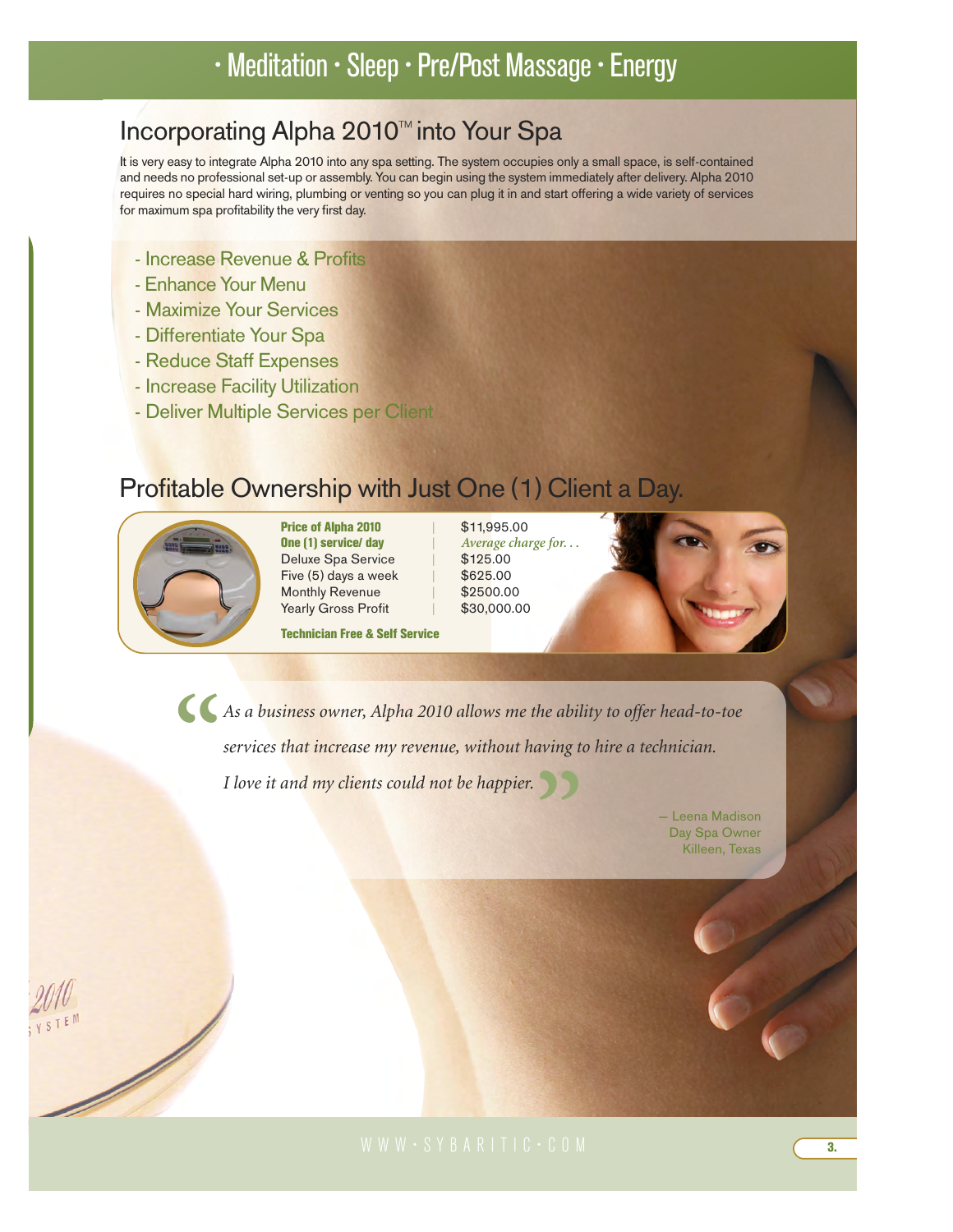

ENGINEERED FOR ADVANCED SPA **SERVICES** 







ULTIMATE HEAT **SOURCE** CONVECTIVE & CONDUCTIVE DRY HEAT

COMFORTABLE BED AND HEAD PILLOW DUAL-MOTORIZED VIBRATORY MASSAGE



*Our Alpha 2010 has been our centerpiece for eight years. It works great for our well-known lunchtime 'Alpha Spa Facial' — a thirty-minute facial and body massage all in one. We are booked every day of the week.*  **" "**

—Lynn Crouse, Owner Royal Sands Salon & Day Spa Port Royal, South Carolina







ADJUSTABLE COOL FACIAL AIR







WWW•SYBARITIC•COM 4.